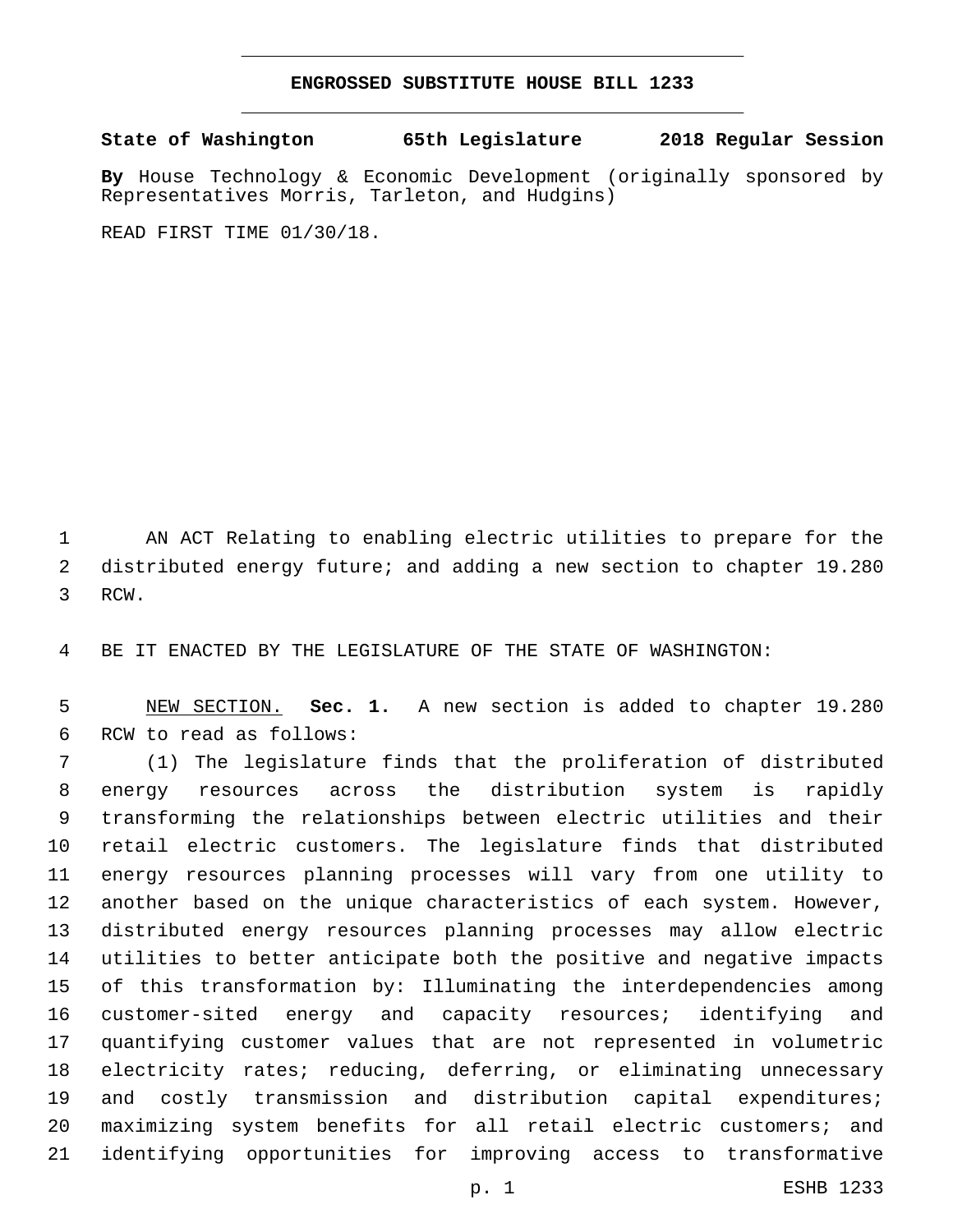technologies for low-income and other underrepresented customer 2 populations.

 (2) Therefore, it is the policy of the state of Washington that any distributed energy resources planning process engaged in by an electric utility in the state should accomplish the following:

 (a) Identify the data gaps that impede a robust planning process as well as any upgrades, such as but not limited to advanced metering and grid monitoring equipment, enhanced planning simulation tools, and potential cooperative efforts with other utilities in developing tools needed to obtain data that would allow the electric utility to quantify the locational and temporal value of resources on the 12 distribution system;

 (b) Propose monitoring, control, and metering upgrades that are supported by a business case identifying how those upgrades will be 15 leveraged to provide net benefits for customers;

 (c) Identify potential programs and tariffs to fairly compensate customers for the value of their distributed energy resources, which may both produce and consume electricity and capacity from the distribution system individually or in groups, and ensure their optimal usage, including programs targeted at low-income customers;

 (d) Forecast, using probabilistic models if available, the growth 22 of distributed energy resources on the utility's distribution system;

 (e) Provide, at a minimum, a ten-year plan for distribution system investments and an analysis of nonwires alternatives for major transmission and distribution investments. This plan should include a process whereby near-term assumptions, as well as any pilots or procurements initiated in accordance with subsection (3) of this section, regularly inform and adjust the long-term projections of the plan. The goal of the plan should be to provide the most affordable investments for all customers and avoid reactive expenditures to accommodate unanticipated growth in distributed energy resources. An analysis that fairly considers wire-based and nonwires alternatives on equal terms is foundational to achieving this goal. The electric utility should be financially indifferent to the technology that is used to meet a particular resource need. The distribution system investment planning process should utilize a transparent approach 37 that involves opportunities for stakeholder input and feedback;

 (f) Include the distributed energy resources identified in the plan in the electric utility's integrated resource plan developed under this chapter. Distribution system plans should be used as